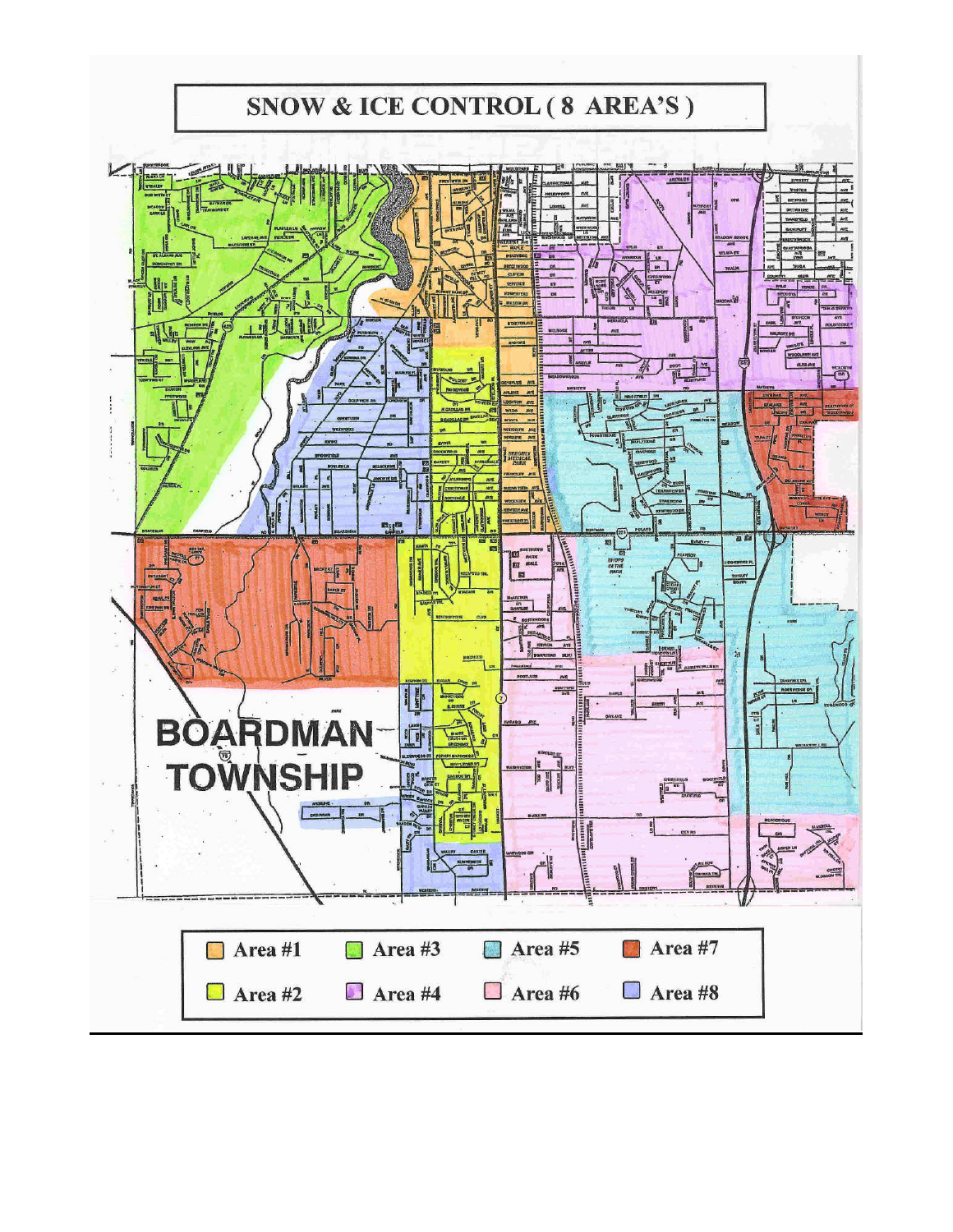### *SNOW & ICE CONTROL: ( Streets By Area )*

#### *AREA I*

## *AREA II*

*Brainard Dr. Glendale Glendale Aquadale Dr. Gilbert Dr. Locust St. Shorehaven Dr. Wolcott Dr. Vineland Pl. Green Bay Dr. Griswold Dr. Amherst Ave. Forest Garden Dr. Ridgewood Dr. Claybourne Ave. Mayflower Dr. Stillson Pl. Sugartree Dr. Caribou Dr. Withers Dr. Ranier Trl. Maramont Dr. N. Cadillac Dr. Santa Fe Trl. Roche Way S. Cadillac Dr. Stadium Dr. Margaret St. Cadillac Blvd. (East of Glenwood) Salinas Trl. Alamosa Dr. Wildwood Dr. (East of Glenwood) Sierra Mardre Trl. Green Garden Dr. Ewing Rd. (East of Glenwood) Westview Dr. Crystal Dr. Brookfield Ave. (East of Glenwood) Redwood Trl. Creston Dr. Pembrooke Pl. Southwoods Blvd. Stoney Creek Dr. Oakely Ave. Nisonger Dr. Stoney Creek Ct. Marlindale Sugar Cane Dr. Spring Garden Dr. Melbourne Ave. Midgewood Dr. Spring Garden Ct. Paxton Rd. South Shore Dr. Lost Creek Dr. Aylesboro Ave. Forest Lake Dr.*

*Marinthana Ave. Stanton Ave. Oak Knoll Dr. Sheldon Willow Dr. Chester Dr. Crestline Pl. Homestead Dr. (West of tracks) Jennette Dr. Newton Ave. Terrace Dr. (West of tracks) Court Way Buena Vista Ave. Clifton Dr. (West of tracks) Fairlawn Ave. Woodview Ave. Beachwood Dr. (West of tracks) Devonshire Ferncliff Ave. Shadyside Dr. (West of tracks) Newport Dr. Romaine Ave. Maple Dr. (West of tracks) Mill Creek Dr. Woodrow Ave. Hillman Way Forest Hill Rd Sciota Ave. Hillman West Glen Dr. Wilda Ave. Hudson Dr. Allan Dr. Leighton Ave. Prestwick Dr. Forest Park Pl. Arlene Ave. DanburyDr. Reta Ln. Gertrude Ave. Alburn Dr. Firnley Ave. Erskine Ave. Stratford Dr. Friendship Ave. Melrose Ave. Overhill Dr. Aravesta Ave.*

*Titus Ave. Rockdale Ave. Rockland Dr.*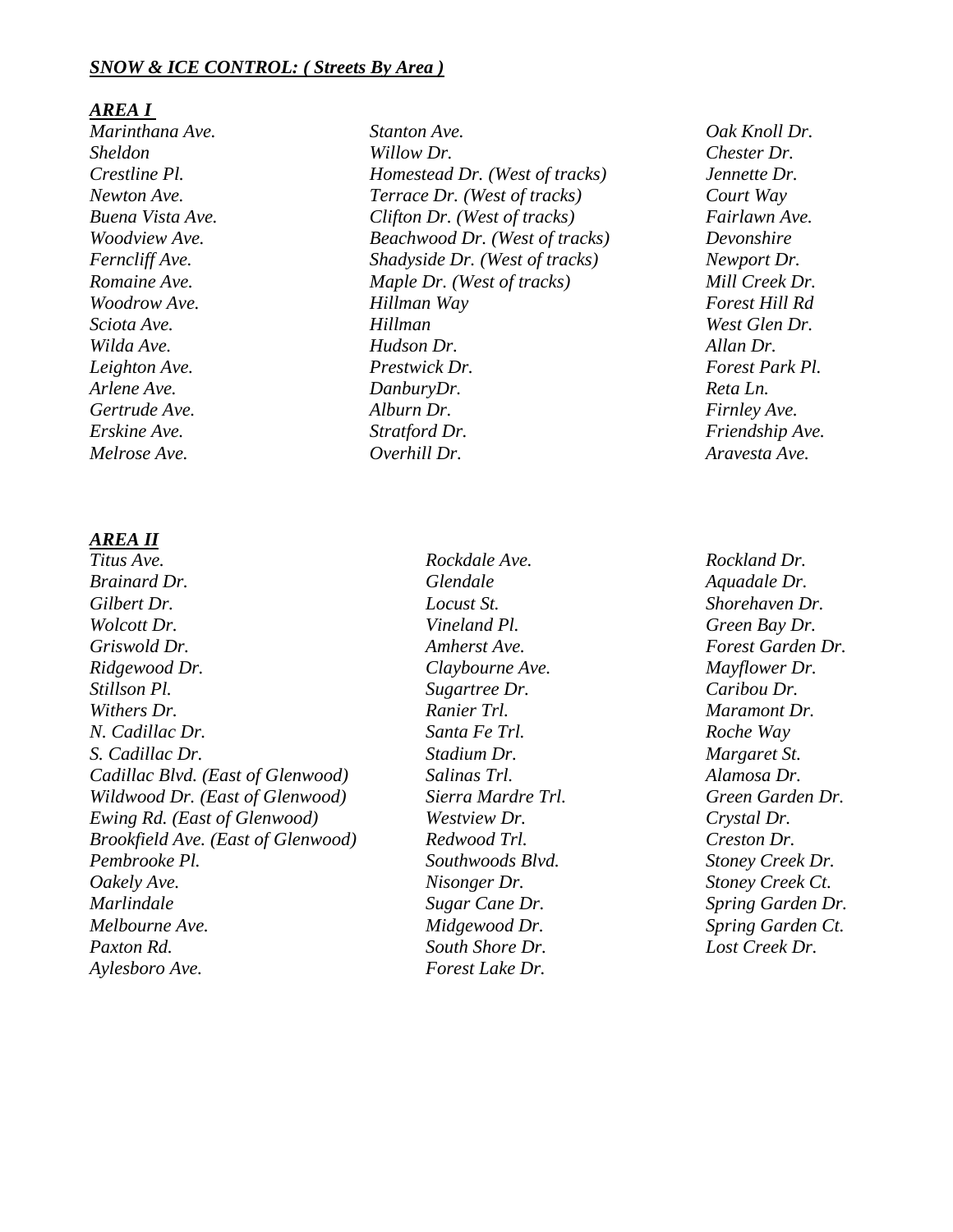# *AREA III*

*Colleen Dr. Yakata Doro Dr. Stratmore Ave. Fredricksburg Dr. Little Johns Pl. Cascade Ave. Turnberry Dr. Red Grouse Dr. Shelby Rd. Cherriwood Dr. Loch Heath Ln. Harrow Ln. Rosewood Dr. Timothy Ln. Harrow Pl. Sharon Dr. Flora Ln. Flagler Ln. Shadeland Dr. Straley Ln. Milltrace Rd. Tracy Dr. Bob White Ct. Anderson Dr. Loretta Dr. Meadow Lark Ln. Truesdale Rd. Suzylinn Ave. Whipporwill Ln. Gillian Ln. Windel Way Bob-O-Link Dr. Lakeshore Dr. Barbie Dr. Shelbourne Dr. Riverside Dr. Barbie Ct. Traymore Ct. Dover Rd. Tori Pines Ct. Baymar Dr. Kiowa Rd. Trotter Dr. Mary Ann Ln. West Port Dr. Pioneer Dr. Laverne Ave. Old Harbour Pl. Valley View Dr. Pierce Dr. Greyledge Pl. Mere Ct. Loma Vista Dr. Cove Pl. Tippwood Ct. Palmetto Dr. Augusta Dr. Black Friar Ln. Zander Dr. Shadow Creek Banbury Dr. Lieskin Ln. Park Harbour Dr. Robinhood Dr. Lucerne Ln. Winged Foot Dr. Robinhood Way Donmar Ln. Royal Plam Dr. Green Glen Dr. Sylvia Ln. Oyster Bay Doncaster Dr.*

#### *AREA IV*

*Meadowbrook Ave. Homestead Dr. (East of tracks) Madonda St. Border Dr. Grover Dr. Country Club Ave. Cathy Way Rush Cir. Irma Ave. Cook Ave. Montrose Cir. Palo Verde Dr. Dover Ave. New England Blvd. Sequoya Dr. Moyer Ave. Tudor Ln. Lemoyne Ave. Evans Ave. Waseka Ln. Tam-O-Shanter Dr. Argyle Ave. Canterbury Ln. Brandon Ave. Afton Ave. Orlo Ln. Holbrooke Rd. Erie St. Annawan Ln. Basil Ave. Erskine Ave. Cherry Wood Ct. Jeannelynn St. Melrose Ave. Euclid Blvd. Halbert Dr. Montrose Ave. Nelbert Ln. Nova Ln. Cranberry Creek Lynn St. Linger Pl. Robinwood Ln. Arena Ln. Wingate Rd. Maple Dr. (East of tracks) Simon Rd. Woodlawn Ave. Shadyside Dr. (East of tracks) Mayport Ave. Oles Ave. Beachwood Dr. (East of tracks) Meadow Brook Ave. Sheridan Rd. Clifton Dr. (East of tracks) Velma Ct. Wolosyn Cir.*

*Alissa Pl. St. Albans Ave. Risher Ave.*

*Southern Blvd. Ext. Terrace Dr. (East of tracks) Thalia Ave.*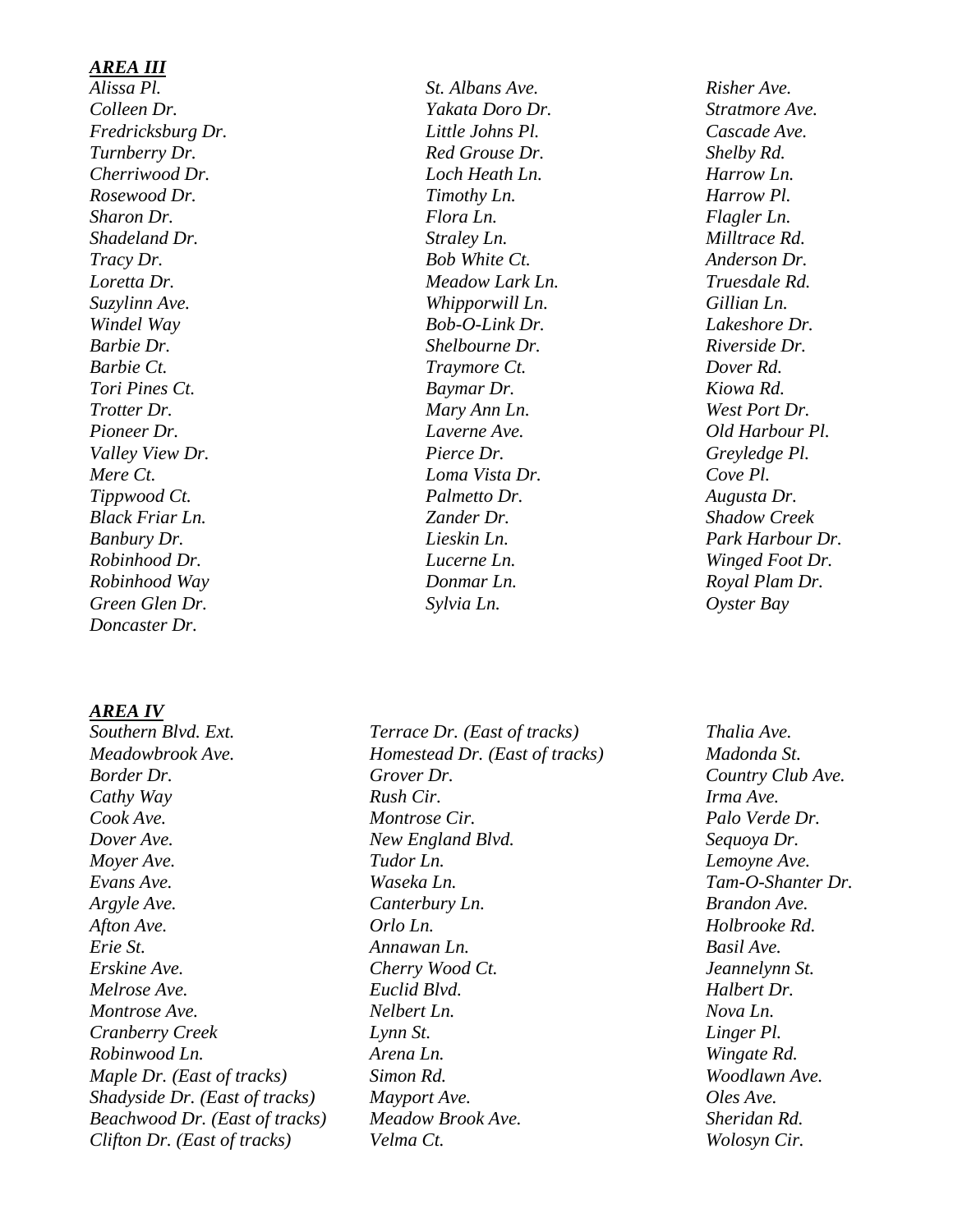### *AREA V*

### *AREA VI*

*Washington Blvd. Raub Ave. California Ave. Indian Creek Dr. Stadler Ct. McArthur Dr. Sahara Trl. Marwood Cir. York Ave. Hickory Hill Dr. Reserve Dr. Wood Ave. Cherry Hill Pl. Reserve Ct. Park Ave. Twin Oaks Ct. Envelope Terrace Oak Ave. Aspen Ln. Karago Ave. Maple Ave. Meadowood Cir. Stafford Ave. Walnut St. Bluebell Trl. Scotland Ave. Beech Ave. Daffodil Trl. Palestine Ave. Elm Ave. Jasper Ct. Boardman Blvd. Fairfield Dr. Ivy Hill Dr. Nevada Ave. Westfield Dr. Southwoods Pl. Greenfield Dr.*

*Tanglewood Dr. Terraview Dr. Presidential Dr. Applewood Blvd. Trailwood Dr. Presidential Ct. Oakridge Dr. Kentwood Dr. Franco Ct. Applecrest Dr. Bristlewood Dr. Buchanan Dr. Applecrest Ct. Windham Ct. DeGaulle Ct. Forestridge Dr. Meadow Lane Aurburn Hills Dr . Helo Pl. Doral Dr. Crimson Trl. Ridgefield Dr. Tiffany Dr. Silver Meadow Ln. Midwood Cir. Tiffany South Chestnut Ln Glenridge Rd. South Commons Pl. Amberwood Trl. Holm Way Bridgewood Dr. Amberwood Ct. Larkridge Ave. McKay Ct. Pine Hill Dr. Edenridge Dr. Eisenhower Dr. Sigle Ln. Mapleridge Dr. Pearson Cir. Paulin Dr. Lynnridge Dr. Saddlebrook Dr. Rosehedge Dr. Appleridge Dr. Sugar Creek Dr. Rosehedge Ct. Teakwood Dr. Whitman Chase Dr. Tamarisk Trl. Havenwood Dr. Brazelton Dr. Bishop Woods Trotwood Dr. Brandt Pl. Indian Trl.*

*Debartlo Pl. Foxwood Ct.*

*Appleridge Cir. Winterberry Dr. Yellow Creek Dr. Edgewood Oval*

*Tod Ave. E. Southwoods Woodfield Ct. Stadler Ave. Charles Ave. Southwestern Run Blossom Trl.*